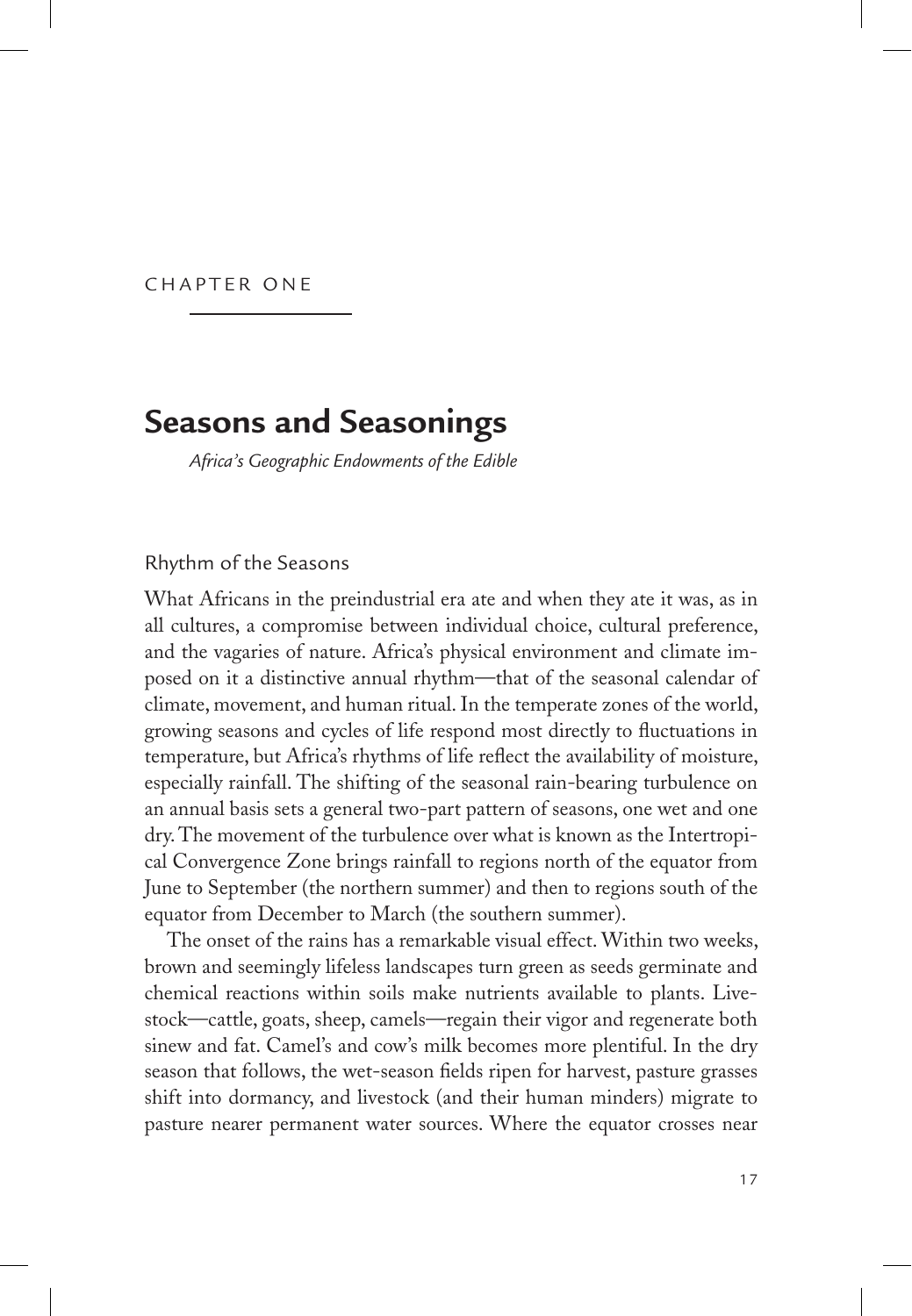the Tanzania/Kenya border, this seasonal change brings one of the planet's most dramatic effects, the great annual seasonal migration of wildlife in the Serengeti Plain. As rainfall moves with the season, grazing wildlife wildebeest, impala, kudu, gerenuk—and the carnivores that follow their prey move north to seasonal pastures in the summer and back south at the end of the rains when the pasture itself retreats into dormancy. For pastoral people like the Masai in East Africa, the Fulani in West Africa, and the Herero in the southwest, it is young men who follow their cattle's seasonal needs. For the Somali and the Afar in the Horn of Africa, it is the movement of their camels and goats that motivates those annual rhythms.

Africa's sharp contrast between wet and dry seasons is the most unforgiving of any continent, and the seasons have imposed on many African societies a harsh "hungry season" that runs from the end of the rains until the fall harvest. Stocks of stored grain and tubers dwindle, and households often turn to collecting wild plant foods or insects or rely on hunting for protein or saleable meat. Some of those foods of seasonal scarcity now paradoxically appear in modern cookbooks as delicacies.<sup>1</sup>

At opposite ends of the continent, in areas like South Africa's Cape and northern Algeria, a wetter and more temperate Mediterranean climate prevails, making wine, citrus, and grain production possible. European settlers were attracted to these areas, which also provided both markets and cheap local labor.

Why did certain foods evolve in certain places? At least part of the answer is the seasonal availability of certain foods and local solutions to the problem of what people ate and when. In the 1930s, British anthropologist Audrey Richards recorded the diet and foodways of the Bemba people of Northern Rhodesia (Zambia). Her work showed clearly that what African people ate—and what African women cooked—changed radically through the year depending on the patterns of rain, movements of livestock, and Africa's peculiar shifts from wet to dry as the seasons changed. As a young woman anthropologist in a professional field dominated by men, Richards began to explore an unusual approach to social anthropology: she first observed women as the managers of nutrition and then tried to understand cooking itself. Her book *Land, Labour, and Diet in Northern Rhodesia* was to become a classic in social anthropology as a whole and in the field of food studies in particular. Her description of the seasonality of food in that era is an important primary historical document produced by a colonial government attempting to understand the material culture of its colonial subjects.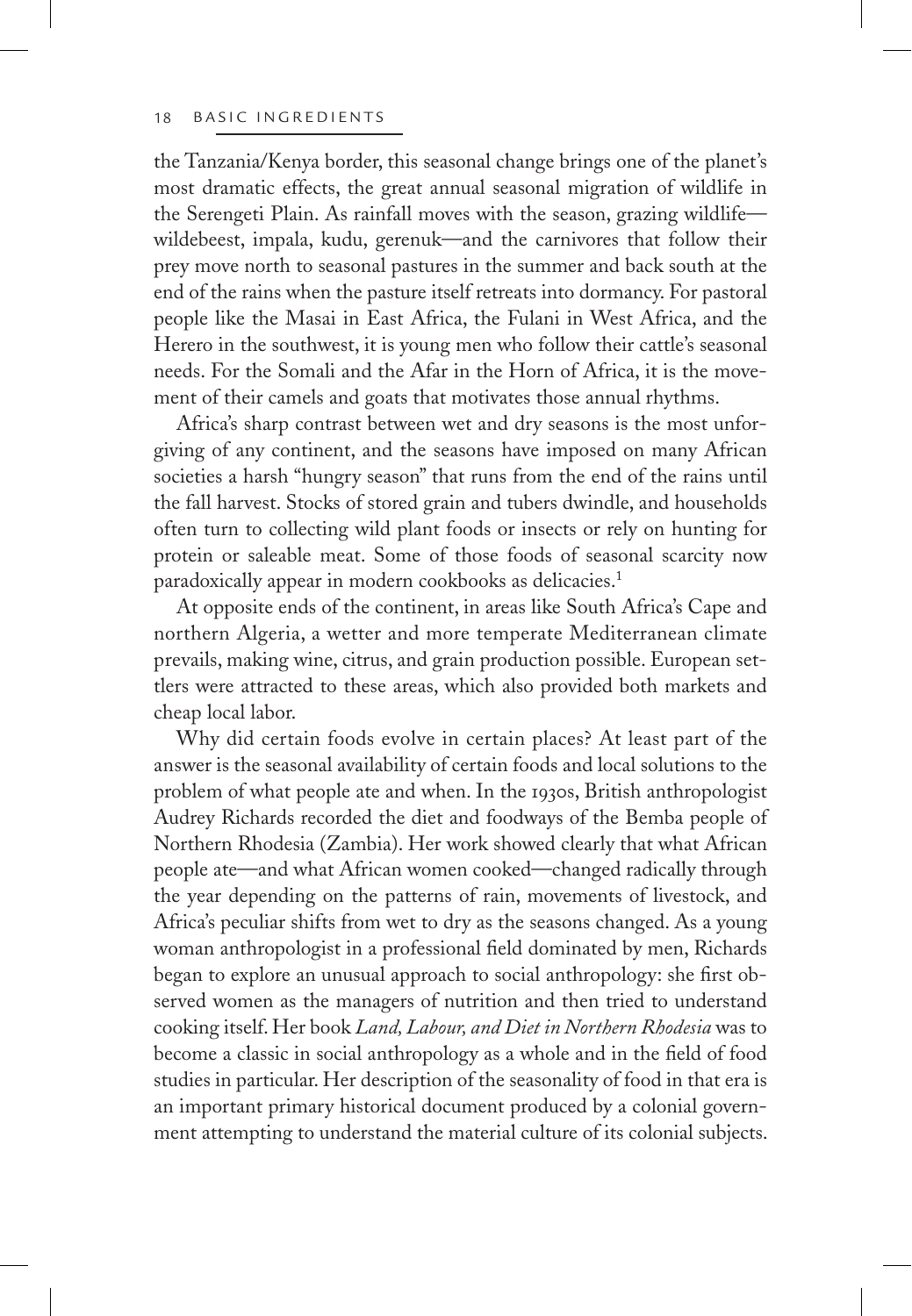It also reflects a seasonal rhythm lost in an industrialized world where supermarkets homogenize the annual cycle. Her findings are presented in table 1.1.

| TABLE 1.1 SEASONALITY OF FOODS, BEMBA (ZAMBIA) |                                       |             |             |              |             |               |             |             |                |             |             |             |
|------------------------------------------------|---------------------------------------|-------------|-------------|--------------|-------------|---------------|-------------|-------------|----------------|-------------|-------------|-------------|
|                                                | Wet Weather                           |             |             | Cold Weather |             |               | Hot Weather |             |                | Wet Weather |             |             |
|                                                | lan.                                  | Feb.        | Mar.        |              |             | Apr. May June | July        |             | Aug. Sep. Oct. |             |             | Nov. Dec.   |
| Gardens                                        |                                       |             |             |              |             |               |             |             |                |             |             |             |
| Millet                                         |                                       |             |             | ------       | <b>XXXX</b> | <b>XXXX</b>   | <b>XXXX</b> | <b>XXXX</b> | <b>XXXX</b>    | <b>XXXX</b> |             |             |
| Maize                                          |                                       |             | ------      | <b>XXXX</b>  | $XX--$      |               |             |             |                |             |             |             |
| Kaffir corn                                    |                                       |             |             |              | ------      | <b>XXXX</b>   | XX          |             |                |             |             |             |
| Curcubits                                      | XX                                    | <b>XXXX</b> | <b>XXXX</b> | ----         |             |               |             |             |                |             |             |             |
| Groundnuts                                     |                                       |             |             |              | <b>XXXX</b> | <b>XXXX</b>   | <b>XXXX</b> | <b>XXXX</b> | <b>XXXX</b>    |             |             |             |
| Legumes<br>(fresh)                             |                                       | $---XX$     | <b>XXXX</b> | <b>XXXX</b>  | <b>XXXX</b> | $XX---$       |             |             |                |             |             |             |
| Legume<br>leaves                               |                                       | ---         | <b>XXXX</b> | <b>XXXX</b>  | <b>XXXX</b> | <b>XXXX</b>   | <b>XXXX</b> | $XX---$     |                |             |             |             |
| Sweet<br>potatoes                              |                                       |             |             | <b>XXXX</b>  | <b>XXXX</b> | <b>XXXX</b>   | <b>XXXX</b> | <b>XXXX</b> | <b>XXXX</b>    | <b>XXXX</b> |             |             |
| Bush                                           |                                       |             |             |              |             |               |             |             |                |             |             |             |
| Wild<br>spinaches                              |                                       |             |             |              |             | <b>XXXX</b>   | <b>XXXX</b> | <b>XXXX</b> | <b>XXXX</b>    |             |             |             |
| Mushrooms xxxx                                 |                                       | XX          |             |              |             |               |             |             |                |             | ------      | <b>XXXX</b> |
| Orchids                                        |                                       |             |             |              |             | ---           | <b>XXXX</b> | <b>XXXX</b> |                |             |             |             |
| Fruit                                          |                                       |             |             |              |             |               |             |             |                |             |             |             |
| Meat                                           |                                       |             |             |              |             |               |             | <b>XXXX</b> | <b>XXXX</b>    | <b>XXXX</b> |             |             |
| Fish                                           |                                       |             |             | <b>XXXX</b>  | <b>XXXX</b> |               | XX          | <b>XXXX</b> | <b>XXXX</b>    | ----        | <b>XXXX</b> | XX          |
| Caterpillars                                   | <b>XXXX</b>                           |             |             |              |             |               |             |             |                | ------      | <b>XXXX</b> | <b>XXXX</b> |
| Ants etc.                                      |                                       |             |             |              |             |               |             |             |                | <b>XXXX</b> | <b>XXXX</b> |             |
| Honey                                          |                                       |             |             | <b>XXXX</b>  | <b>XXXX</b> | <b>XXXX</b>   | <b>XXXX</b> |             |                | <b>XXXX</b> | XX          |             |
| XXXXXX<br>------                               | supplies plentiful<br>supplies scarce |             |             |              |             |               |             |             |                |             |             |             |

The lines indicate the length of time the average Bemba uses each foodstuff, either because it ripens during that particular month; or, in the case of game and fish, can be trapped then; or because he has only planted sufficient for the supply to last for a given number of months. For instance, maize could be made to last to twelve months of the year, but the ordinary Bemba only grows enough to use it fresh during two, and therefore this period only is shown as a line. Dried relishes are not shown. Caterpillars swarm at different periods in different districts and hence are marked from November to April.

Note, in the table, the preharvest scarcities of the January–March period in central Africa (what was to become northern Zambia). Richards notes the increased consumption during those months of collected wild but edible foodstuffs like caterpillars, ants, and honey. She observes: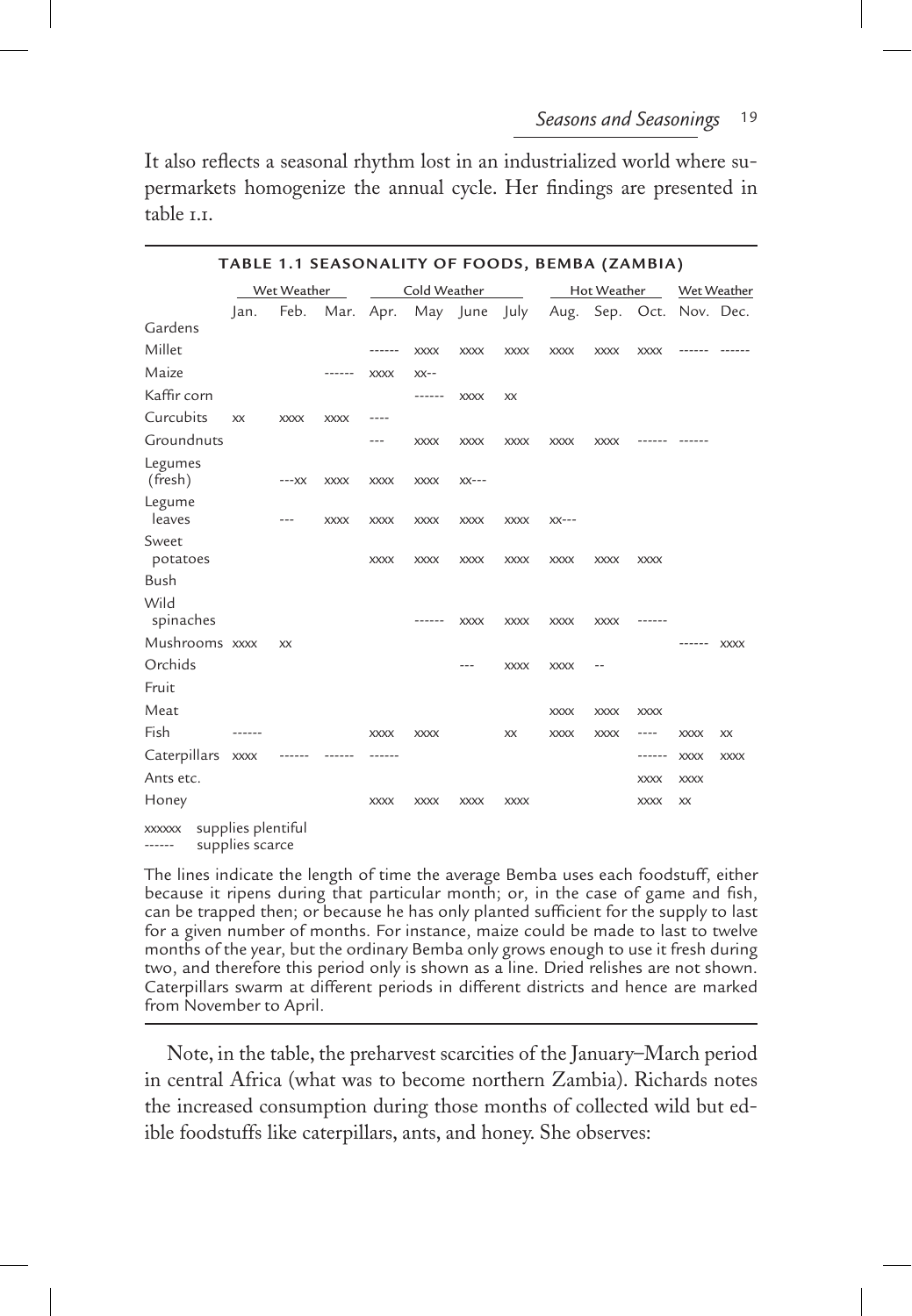In effect the people have a harvest season from May to September in which millet, beer, green food, ground-nuts, pulses are plentiful, and meat in some areas, and the diet is therefore ample and probably varied. This is followed by a dry season (October–November) in which millet and beer are still available but green vegetables scarce or non-existent. The wild fruits are much liked, but only for about a month or six weeks. Meat and fish are obtainable in these months also, but only in certain districts. At the beginning of the rains, November and December, the diet changes. Millet is already beginning to be short, and mushrooms and caterpillars are the main standby as additional relishes. In the late rains millet is practically non-obtainable, and gourds and occasional maize cobs are often the only available foods. Thus the diet changes completely in composition from one season to another  $2$ 

Though Richards gives us an accurate rendering of what she observed in landlocked central Africa, this description of Bemba diet offers little insight into cookery or the culinary imagination at other times and places in Africa. Would that we had such rich descriptions for other areas as well.

As mentioned earlier, both the seasonal climate and the political calendar of Africa's great empires determined in many ways what Africans ate in a particular place. The seasonality of moisture in the African climate affected not only the abundance and variety of food, but also disease, migration of humans and livestock, the timing of military campaigns, and ritual cycles of politics and religion. Kings and their subjects feasted at harvest time, but tightened their belts during the hungry season. Each of these actions by rulers or by citizens, especially the ritual feast cycle, had implications for food and cookery. Most tropical diseases, whether epidemic or endemic, were also seasonal events. Military states, like the Zulu, generally organized raids and large military campaigns during the dry season, when their soldiers were free from agricultural work and enemy harvests were in storage. Roaming armies of young men fought their rivals but also foraged among the enemy village granaries and corrals. In many cases, camps of women followed the armies to cook the spoils on campfires, a pattern of mobility that encouraged simplicity of both tools and ingredients.

Other African societies adapted to seasonality in ways that reflected a food system with meat or fish as a greater part of the mix than in the Bemba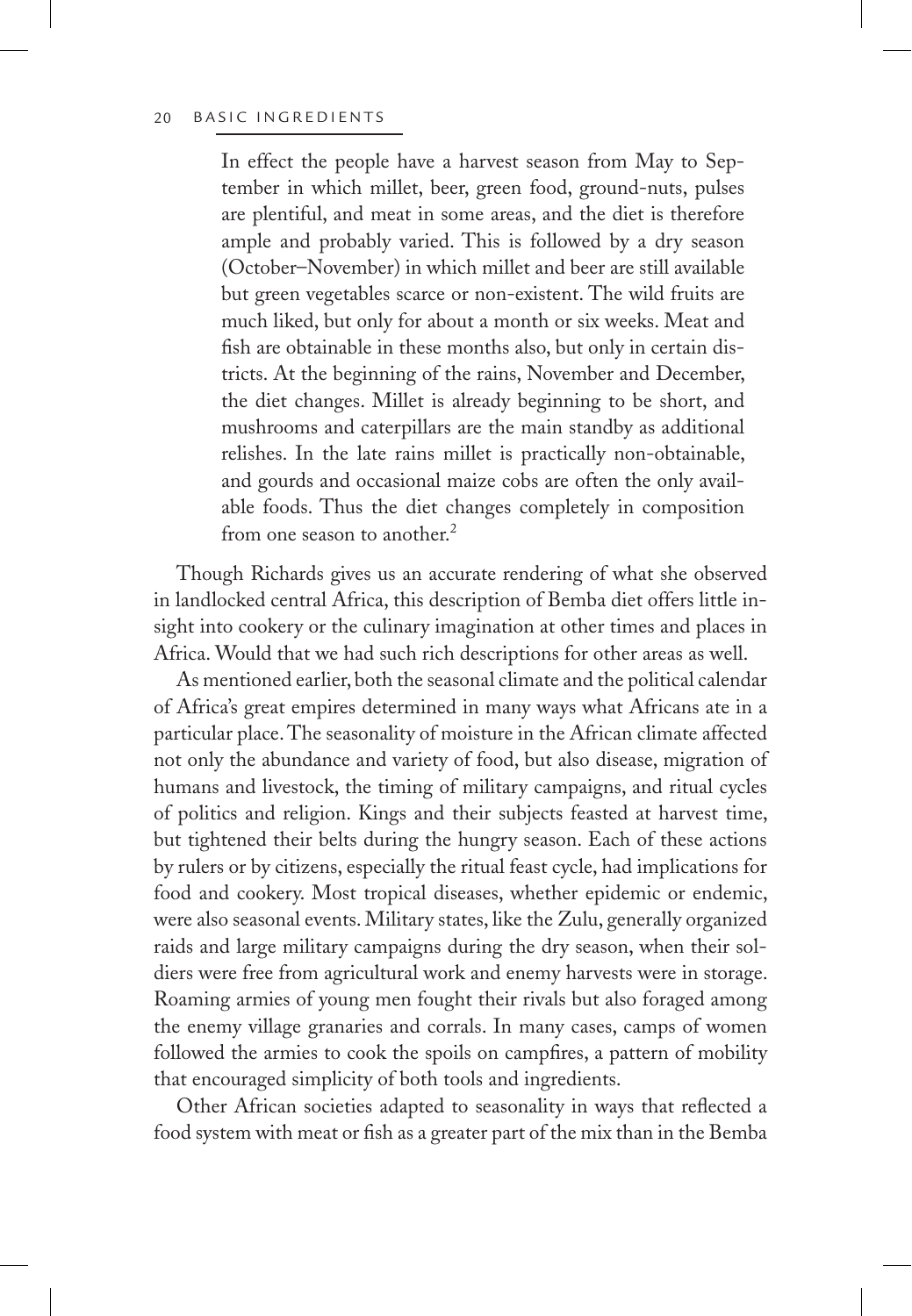diet that Richards describes. The historian Diana Wylie, working from accounts of contemporary observers, has described the nineteenth-century Zulu diet. A clear rhythm of seasonality is evident in her reconstruction, but with the subtle differences of a society where cattle were a more important symbolic and nutritional focus than in Richards's Bembaland:

> The staples of an ordinary nineteenth-century Zulu diet were fermented milk, cereals boiled as porridge, and cultivated vegetables, eaten twice daily, first after milking and then before sunset. Zulus spoke of solid and watery foods. People stored their food by fermenting in the form of thick sour milk (*amasi*) and sorghum beer. Sour milk—extraordinarily rich in cream where the cattle grazed on long grass, but low in yield after the calves sucked—was ideally the basis of each of the two meals eaten daily. Only children drank fresh milk. Beer was a seasonal delight, the postharvest reward for a good season's crops. People ate boiled or roasted maize every day, supplemented by pumpkins, beans, taro root, and sweet potatoes. The consistency of the porridges depended mainly on how coarsely the grain was ground and for how long it was boiled. When the grain and vegetable supply ran short in late winter and early spring, that is, between June and August, people scoured the bush for wild spinaches (*imifino*), gathering greens perhaps three or four times a week in the spring, drying some leaves for winter meals when they might have to ration themselves to one daily meal. While looking for *imifino,* they could also hunt for bitter herbs to help their stomachs accommodate the radical shifts in diet brought by the changing seasons. Meat was rarely served. . . . By-products of a slaughtered beast produced highly prized dishes of fatty dumplings and sausages and congealed blood. Only at such times and few others did nondairy animal fat enter Zulu diet.<sup>3</sup>

Although the Bemba diet of the 1930s and the nineteenth-century Zulu food culture seem unremarkable and monotonous compared to that of Cape Town and the East African coastal ports (see chapter 6), both Bemba and Zulu diets were then undergoing change through contact with the wider world of neighboring people, economic forces, and European intruders. And though southern African societies like the Zulu and Bemba are quite different in cultural and economic terms, by the mid-nineteenth century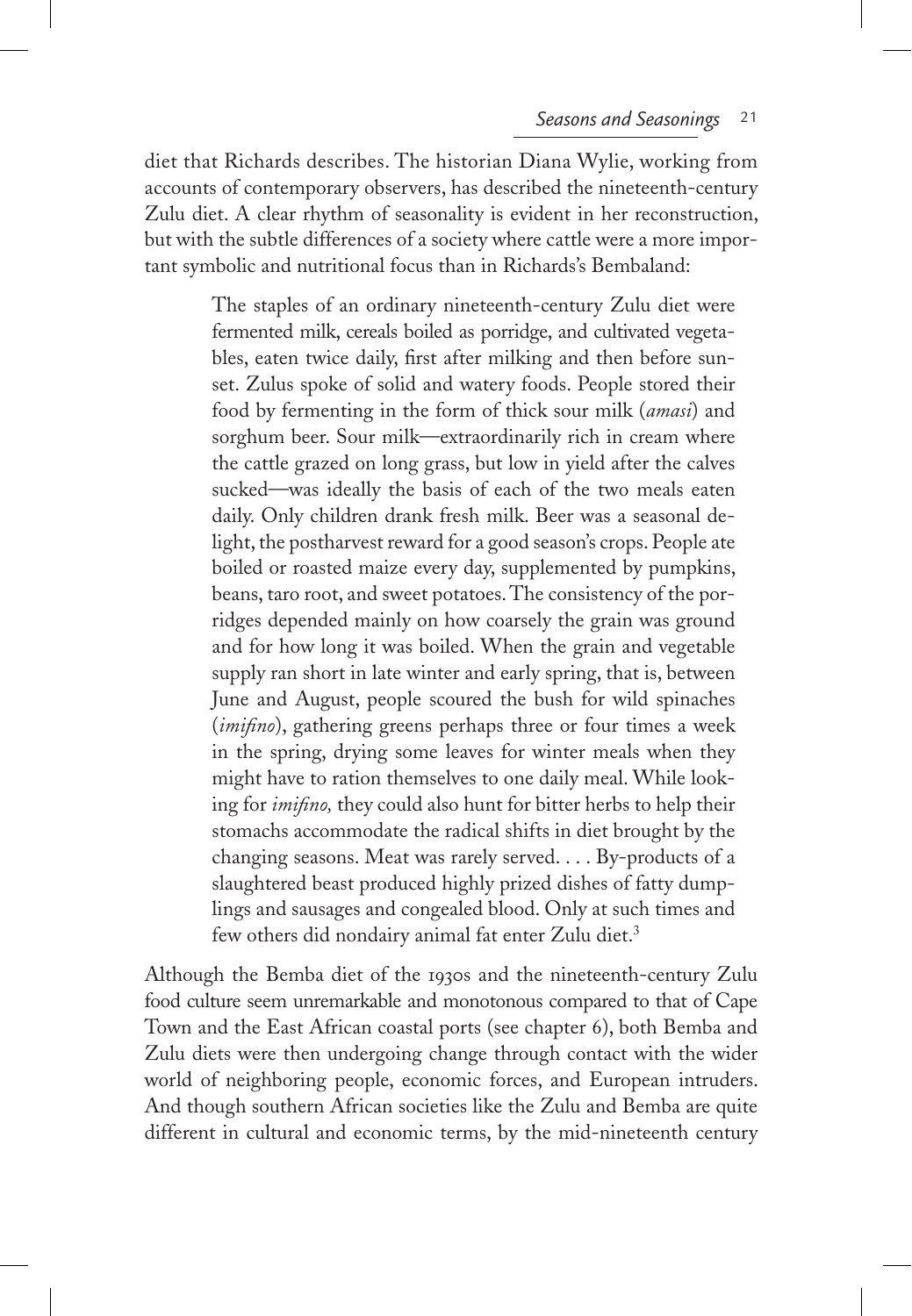their foods were more cosmopolitan than one might think. They included adopted New World plants like maize and groundnuts (although not yet cassava; see below). Both societies consumed maize as a vegetable snack on the cob in the milky green stage, but not yet as a rough milled flour used boiled in porridges. Millet (for Bemba) and sorghum (for Zulu) were the dominant grains historically, and as rural peoples not yet drawn into an urban orbit, both the Zulu and Bemba cooks also had access to a natural world of wild plants, game, and seasonal insects. Locusts, ants, and caterpillars were treats that broke the seasonal monotony, as Richards recorded meticulously in her seasonal food chart. The rural diets depicted by Richards's pioneering study and Wylie's more recent one were distinct from an older maritime and cosmopolitan culinary culture of the coastal areas of the Indian Ocean and Atlantic Rim, where fish, fruit, and spicy curries with coconut milk brought a wide variety of flavors to local diets.

## A Chronology of African Cuisine

Three distinct periods shaped the cookery of Africa in the twentieth century and first decade of the twenty-first. The regional systems of food types and cooking described in part 3 of this book were in one way or another the results of historical changes that brought together ingredients, particular oral knowledge, the practice of how to cook, what consumers expected, and, finally, culinary communities that came to recognize themselves as having a common cuisine. The three periods are described below.

## *Africa in the World, c. 1500 CE*

Africa's culinary history begins with its edible palette of possibilities in ingredients derived from hunting, gathering, agriculture, and herding. While Africa is now universally understood to be the place of humankind's origin, our knowledge of its agricultural history of food is more limited than that of other world areas. Although sub-Saharan Africa was home to three distinct zones in which food production arose (the Sahel zone, tropical West Africa, and the Ethiopian highlands), Africa had fewer endowments than other parts of the world in genetic materials of plants and animals available for domestication. This is particularly true in the distribution of the fifty-six large-seeded grass species (the ancestors of wheat, barley, rice, and rye) that made up the raw material from which humans could domesticate cereals. West Asia, Europe, North Africa, and England had a total of thirty-three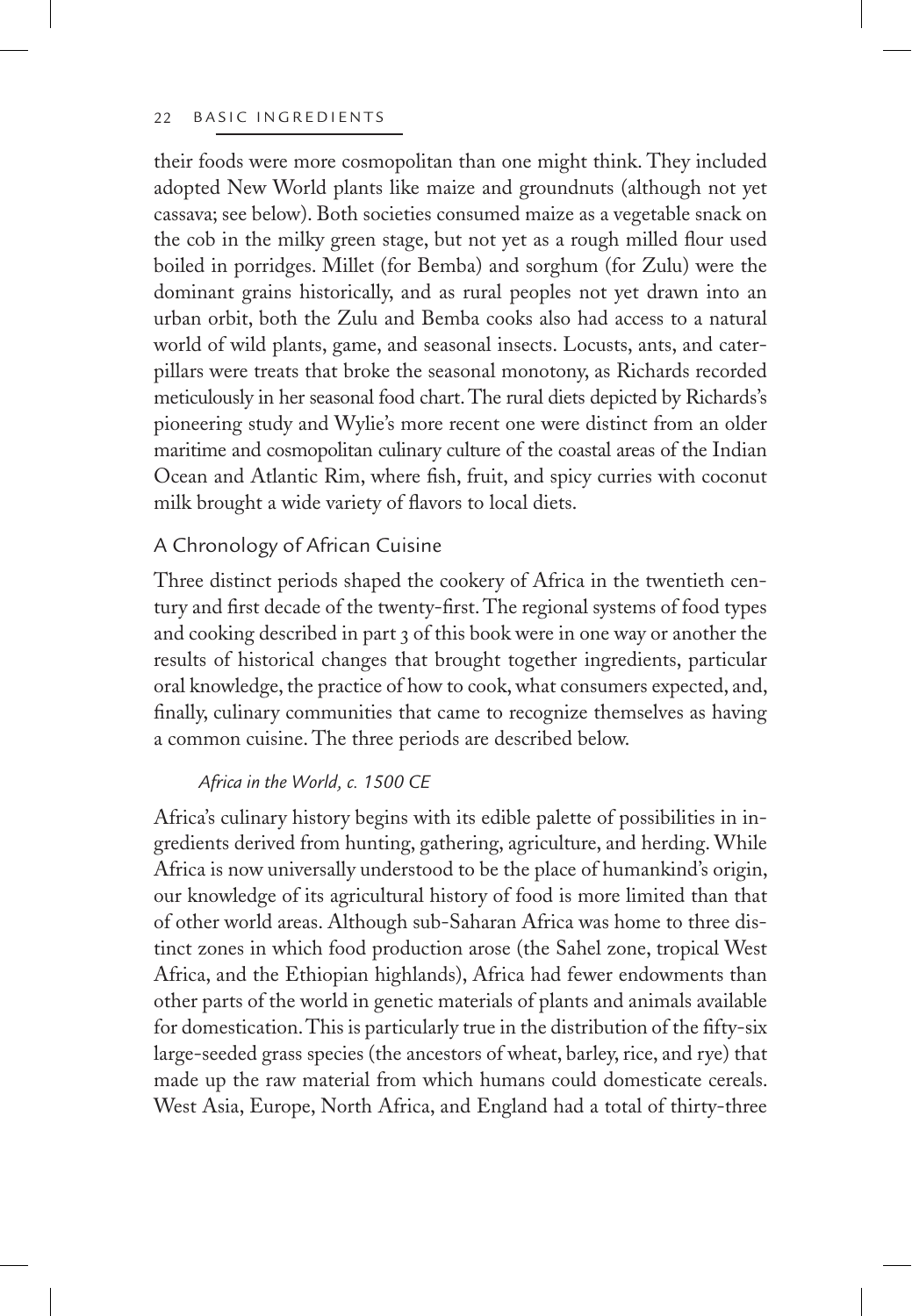

Map 1.1 African agricultural innovation. *Map by Claudia K. Walters*

species; the Americas had eleven; and sub-Saharan Africa had only four. As for large domesticated mammals, Africa was the genetic homeland of only the Nile Valley's donkey, while the Fertile Crescent of Mesopotamia was home to four (goat, sheep, pig, and cow).<sup>4</sup>

A simple list of Africa's limited genetic endowments of the flora and fauna of food sources, however, belies the dynamism of Africa's wider physical and human geography. If Africa had fewer building blocks of food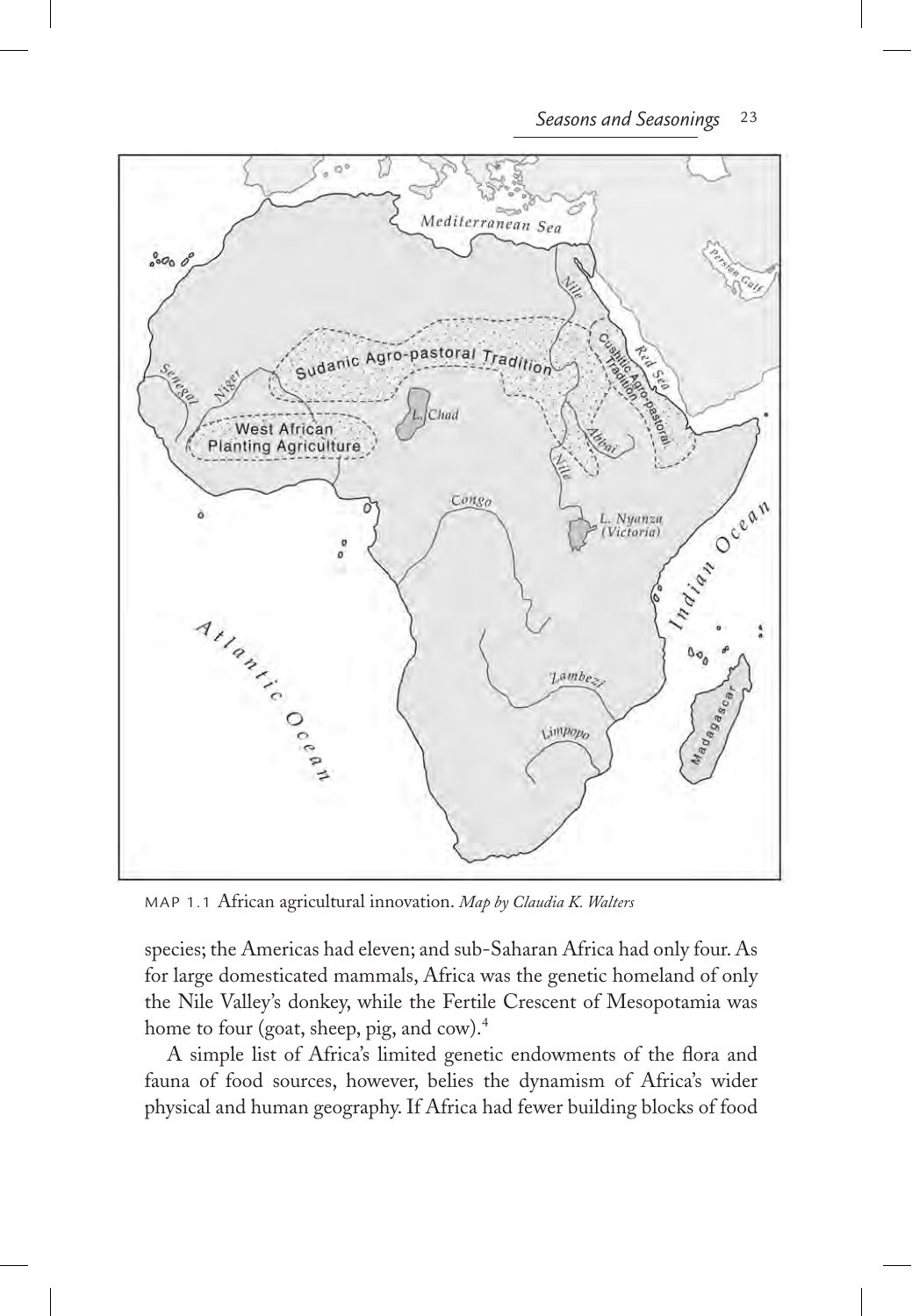supply, its ability to adopt outside foods was its greatest skill. Ironically, of course, humankind itself had its earliest florescence in Africa, where gathering and hunting activities sustained human food sources and eventually fostered the skills in foraging and agriculture that humans took with them on their global expansion. More relevant for its food and culinary history, Africa has always been part of a global system of biological and human exchange.

Africa's globalization is not a new phenomenon, and its importation of new types of food was not an exception. Africa's human population, and its cooking pots, combined the continent's own peculiar initial gifts of nature with ingredients and culinary ideas of others that they absorbed and adapted, usually with great energy and imagination. The continent has long been on the receiving end of world trade in goods, ideas, and genetic endowments related to Africa's culinary larder. Interactions took place across penetrable ecological borders (the Sahara), along natural corridors of trade (the Nile Valley), along ocean currents (the Indian Ocean Rim), and along tightly organized trade networks (the Red Sea/Persian Gulf) of peoples, ingredients, and ideas about cooking. In more recent times (after 1500 CE), the Atlantic Rim has played perhaps the largest role as a result of the forced migration of African peoples to the New World along with their tropical ingredients and cookery ideas. These pathways enabled activities that at some times absorbed ideas peacefully and at other times took them by force.

Africa's culinary engagements with the wider world in the early pre-Atlantic period were sometimes subtle and often profound. When Europeans first arrived at the coasts of West Africa and East Africa before 1500, they found a huge range of "foreign" crops and fruits already well adopted by African farmers and cooks. Each of these geographic connections flavored African cookery, influencing the evolution of distinctive African cuisines in differing regions. Each chapter of this book describes a cornucopia of ingredients that cooks adapted, filtered, and adjusted to make regional cuisines marked by their own culinary philosophies and the iconic dishes that are part of their identity. Transcripts of this accumulated and dynamic knowledge—otherwise called recipes—demonstrate the history of African cookery as a form of distinctive technical and aesthetic practice. From the Mediterranean world (including Egypt) Africa received citrus fruits, chickpeas, wheat, barley, onions (including garlic and shallots), Asiatic rice, dates, goats, sheep, and cattle, either from across the Sahara or via the Nile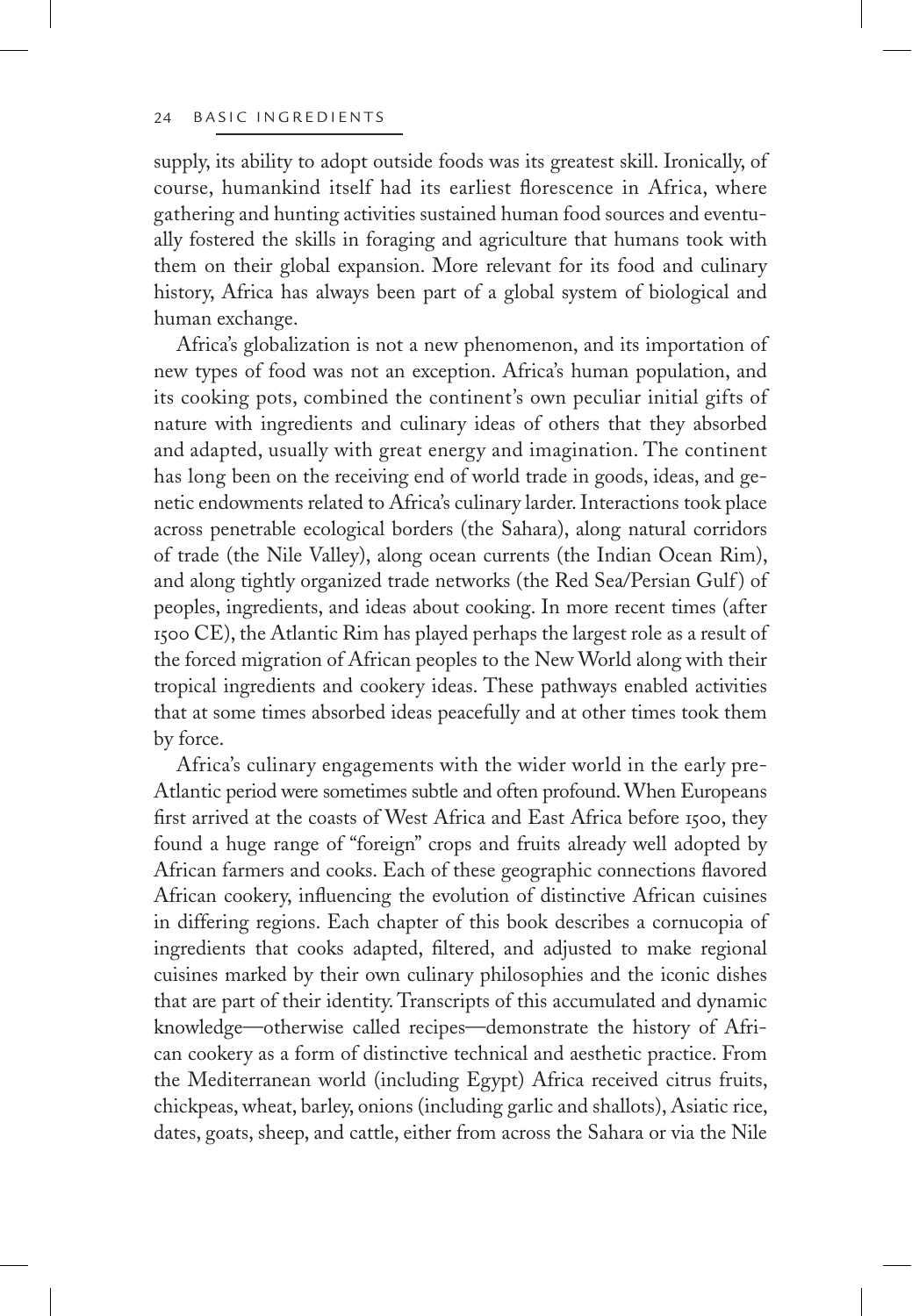Valley. Other Mediterranean foods included figs, melons, pomegranates, and cucumbers. From the Indian Ocean and Asian connections had come Asian yam, coconuts, mangoes, ginger, bananas, and rice (see chapter 2). Some of these had even originated in Africa and returned in new forms.<sup>5</sup> Contacts with the monsoonal trade of the Red Sea and Persian Gulf brought coconut palms, sugarcane, cloves, cocoyams, and, indirectly, maize.

Africa also accepted certain cooking techniques, such as brewing coffee from Yemen and steaming couscous from North Africa, but rejected others, such as cooking rice in fat, typical of Arab and Spanish cookery. The result was a smorgasbord of possible ingredients, techniques, and taste combinations from which African farmers and cooks selected and innovated as ecological, political, and economic factors brought cultural and aesthetic adaptations of many kinds.

## *The Columbian Circulation as Culinary Benchmark, 1500–1900*

Dynamic forces were already at play when European maritime and naval technology in the fifteenth century expanded trade across global oceans and transformed forever humankind's cooking larder. Over time there was much to choose from and lots of ways to cook it. Africa's farmers and its cooks were active participants in that moveable feast. Food writer Linda Civitello, in an evocative but misleading image, refers to the opening of the Atlantic world in the late fifteenth century as "the collision of Eastern and Western Hemispheres." Environmental historian Alfred Crosby coined the term "Columbian Exchange," which stuck in the literature and public vocabulary but implies that the exchange was ordered and bilateral.<sup>6</sup> But it was not so much a European-led event as it was a process, the initiation of a long-term swirl of material culture on a colossal scale, with Africa front and center in the biological buffet that resulted.

The Atlantic biological circulation involved a number of key foods from the New World, Africa, the Mediterranean, Europe, Asia, and the Pacific, as shown in the lists in table 1.2. These lists, and others, of Columbian Exchange materials are somewhat misleading in that they distort the swirls, eddies, and recirculation of genetic materials, the lumpy transfer of knowledge between cultural groups and economic classes, and Africans' role as sources, consumers, and adopters overall. This is particularly true of human agency and intellect, the role of African farmers and cooks. In fact, until the 1830s the Atlantic exchange brought three to four times more Africans to the New World (as captives) than Europeans, and the ships carrying those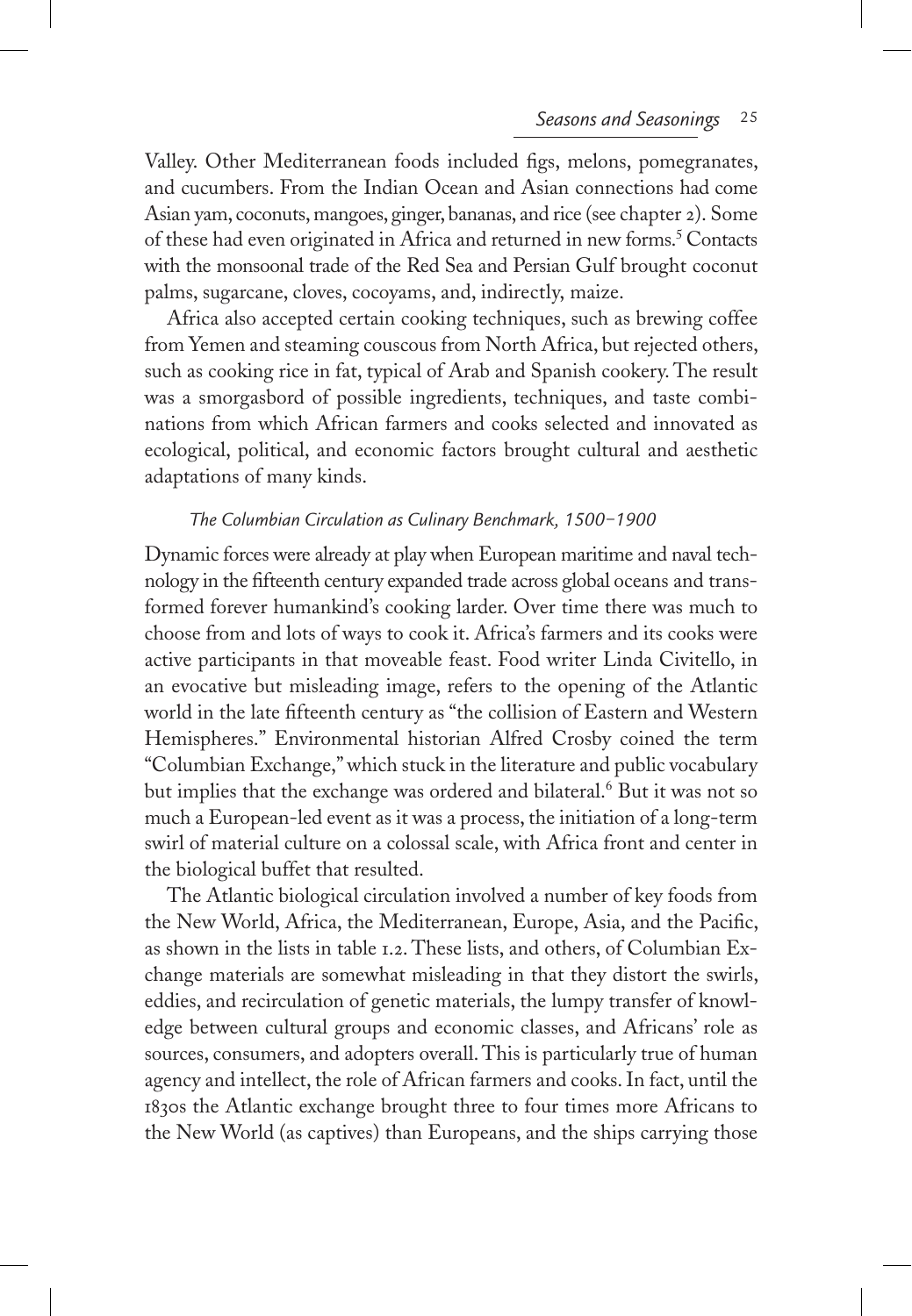#### **Table 1.2 The Atlantic Circulation (Columbian Exchange)**

| Animals      | Vegetables/Spices  | Grains, Legumes    | Fruits    |
|--------------|--------------------|--------------------|-----------|
| turkey       | allspice           | kidney bean        | avocado   |
| muscovy duck | green beans        | navy bean          | cacao     |
|              | soy beans          | maize              | papaya    |
|              | capsicum (peppers) | cassava (manioc)   | pineapple |
|              | pumpkins           | peanut (groundnut) | tomato    |
|              | potatoes (Irish)   |                    | guava     |
|              | potatoes (sweet)   |                    |           |
|              | sunflower          |                    |           |
|              |                    |                    |           |

#### Foods from the New World to Africa

#### Foods from Africa (including the Mediterranean) to the New World

| Animals | Vegetables/Spices                        | Grains, Legumes | Fruits            |  |  |
|---------|------------------------------------------|-----------------|-------------------|--|--|
| donkey  | cowpeas (black-eyed peas)                | sorghum         | watermelon        |  |  |
|         | okra                                     | millet          | lemon             |  |  |
|         | coffee                                   | African rice    | orange            |  |  |
|         | malagueta pepper<br>(grains of paradise) | sugarcane       | banana (via Asia) |  |  |
|         | yam                                      | teff            |                   |  |  |
|         | olive                                    |                 |                   |  |  |

Africans often brought African domesticated food crops with them, including rice, okra, watermelon, yams, and black-eyed peas.<sup>7</sup> Perhaps more importantly, those African captives brought the knowledge of tropical cultivation, food preparation, and medicine to the New World. Geographer Judith Carney makes this point effectively regarding rice:

> The development of rice culture in the Americas required more that the movement of seeds across the Atlantic. In Virginia rice was planted and discarded as a potential export crop by whites because cultivation with rainfall was low yielding and European milling methods could not produce a whole-grained product. In the Carolina colony blacks implemented another way of growing rice, in high-yielding wetland environments, and introduced the mortar and pestle for milling. Rice cultivation in the Americas depended on the diffusion of an entire cultural system, from production to consumption.8

This last point (about consumption) points directly to the issue of cookery, where Africa's contribution to the New World's methods of cooking rice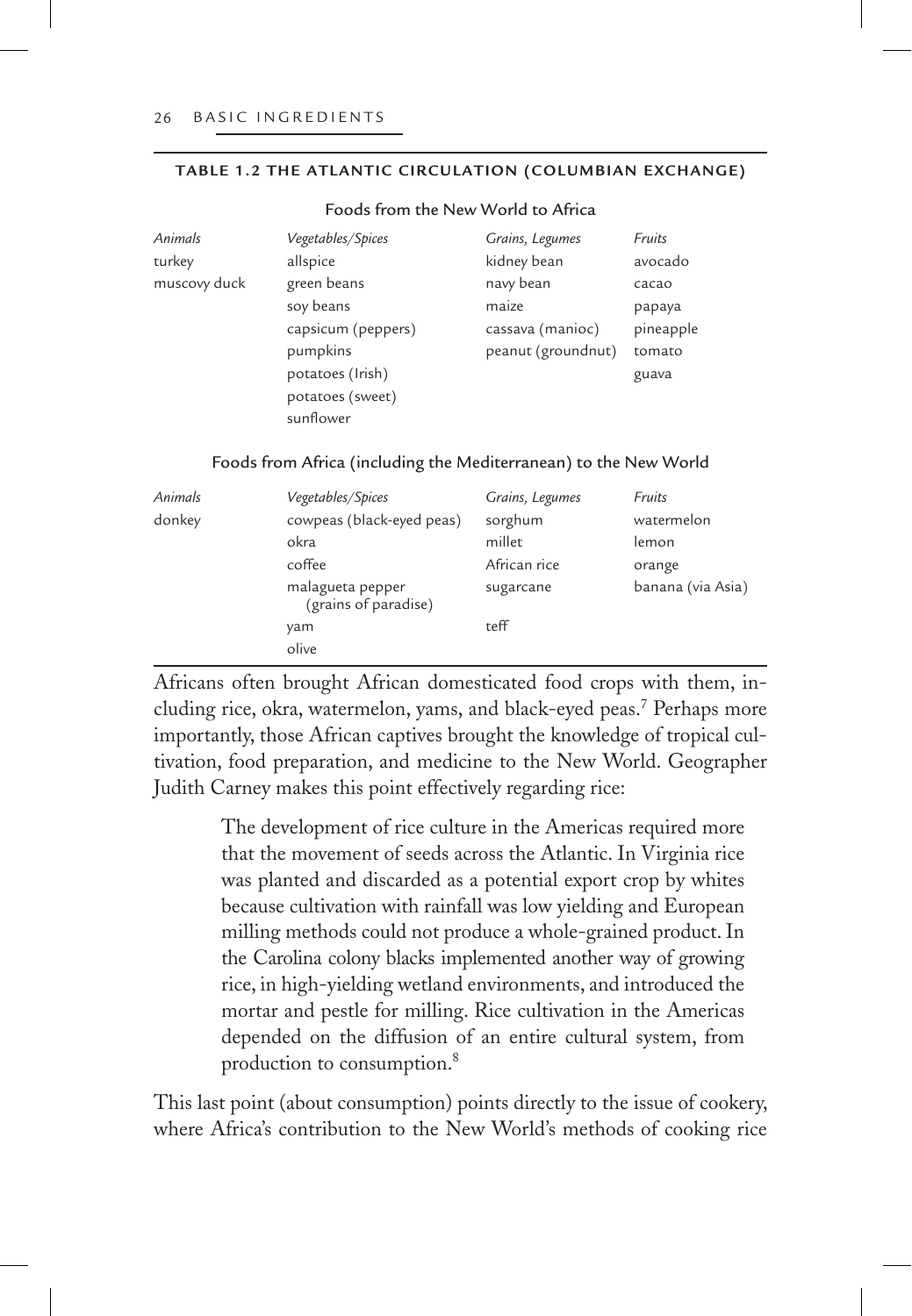has been profound, continuing right into the twenty-first century. Africa was thus instrumental in shaping how the New World cooks—then and now (see also chapter 7).

### *Africa's Colonial Period in Culinary Practice*

Africa's formal colonial experience stretched from roughly 1885 through the mid-1970s, an era when European powers ruled colonies in sub-Saharan and North Africa. Afro-European cultural and economic interaction in places like Angola, Mozambique, and South Africa and along the West African coast, however, had been long established during the mercantile age (roughly 1500–1850) that preceded formal colonial rule. While the impact of Europe on Africa in the colonial era was profound in terms of language, the creation of economic dependency, and the formation of new national identities, the precise effect of these factors on food and cookery is less well understood.

Food writer Linda Civitello asserts rather recklessly that "much of modern African cuisine is the colonial cuisine that Europeans forced on Africa in the nineteenth century." This is why, she says, "there are croissants and baguettes in Ivory Coast in West Africa, spaghetti in Ethiopia and Eritrea on the east, and curry and chutney in British east and west Africa."9 Her observations are true of elite urban culture, formal restaurants, and expatriate homes perched in elite urban neighborhoods in postcolonial Africa, and perhaps what one can buy in a modern supermarket in Addis Ababa or Ouagadougou. But the far more salient reality was not the introduction of the French baguette, but the colonial period's role in the expansion of scale of trade, centralization of power, and the emergence of national political life, which influenced Africa's kitchens and food stalls in a global marketplace of new ingredients, industrial foods, and consumer tastes for Coca-Cola, Uncle Ben's rice, and Maggi broth cubes.

But the movement of ideas about cooking, class preferences for wheat bread, sweets, and industrialized canned goods flowed in two directions, not just one. Food historian Filipe Fernández-Armesto argues for a very different view of the culinary effects of imperialism:

> No source of influence in cookery . . . has exceeded imperialism. Empires can sometimes be powerful enough to enforce a metropolitan taste on a peripheral area, and they usually promote human migration and colonization. These in turn transmit eating habits alongside other aspects of culture, or reeducate the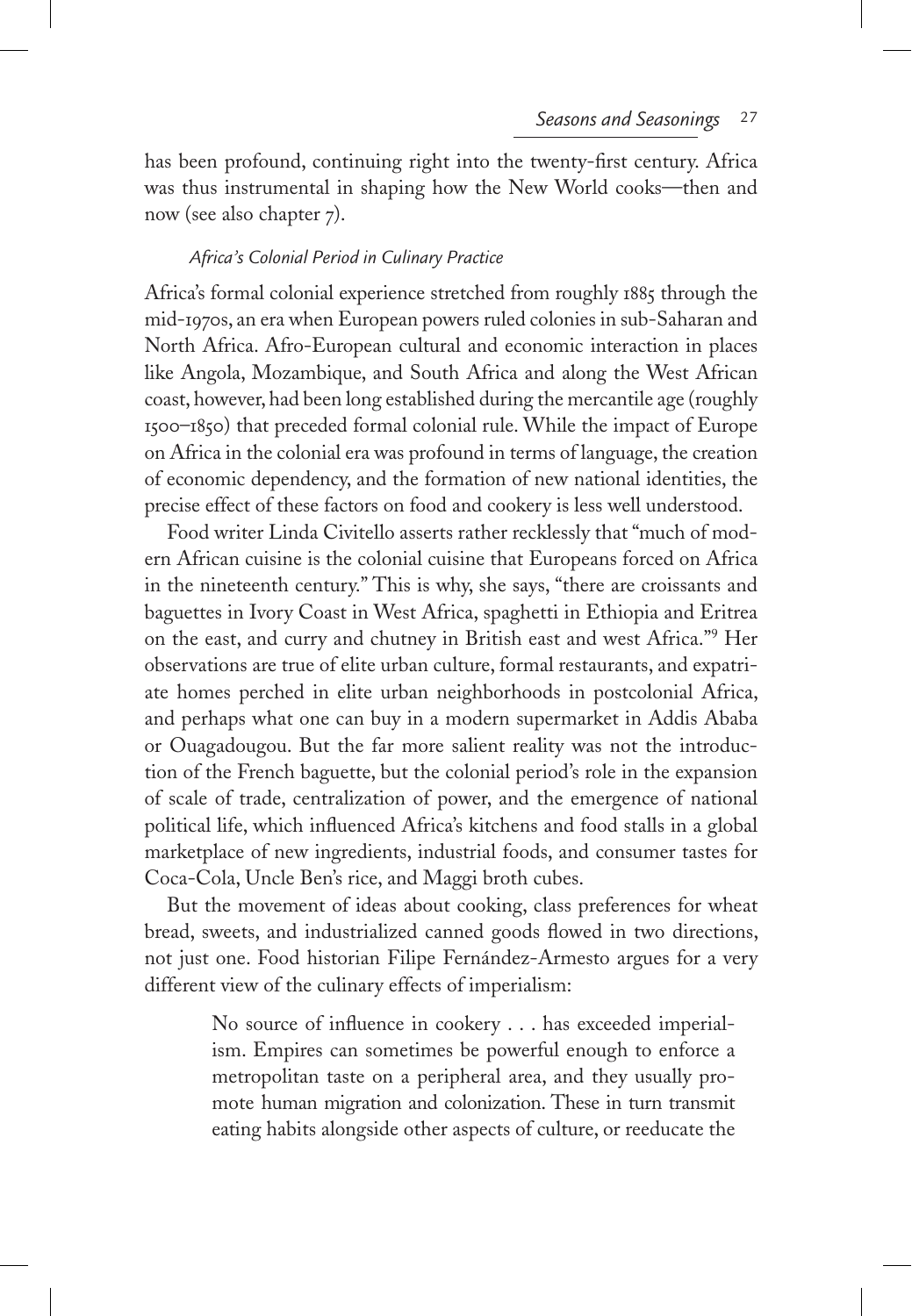palates of expatriates who become vectors of new tastes when they return home. The tides of empire run in two directions: first the flow outwards from an imperial center creates metropolitan diversity and "frontier" cultures—cuisines of miscegenation—at the edges of empires. Then the ebb of imperial retreat carries home colonists with exotically acclimatized palates and releases the forces of "countercolonization," dappling the former imperial heartlands with enclaves of sometimes subject peoples, who carry their cuisines with them.<sup>10</sup>

Fernández-Armesto has in mind more than the twentieth-century European colonization of Africa; he also includes the Ottoman Turks, the Dutch in the East Indies, imperial China, and the Islamic effects on the Mediterranean, among others. In this book it will also become evident that empires, states, and religious movements in Africa like Ethiopia, Asante, Oyo, and Benin promoted a mix of cookery, ideas, ingredients, and forms of consumption of particular Africa-based cuisines.

The influence of colonial rule on Africa did not involve merely formal political domination; it also included the work of missionaries, the establishment of schools, and the circulation of different peoples in colonial society. The effect in food and cooking, however, was not a transfer in toto, but a more subtle and layered infusion into and out of different parts of the non-Western world. So a far more fundamental measure of the effects of European colonial rule on food and cooking is in the unintended consequences by which ingredients, cooks, and ideas circulated under the radar of formal programs like mission schools and teacher training. Here is an example of gendered communication about cookery during the Jeanes School Program in Kenya colony of the 1920s and 1930s, a program that trained male teachers but also asked wives to join in the colonial effort by attending classes in sewing, gardening, and proper hospitality. The actual result was an informal exchange of ideas about cooking and cuisine that the colonial officials had not planned, as Zipporah M'Mwirichai, a wife of one of the male participant teachers from central Kenya in the 1930s, recalled:

> I was always nervous sitting in those classes [in European hospitality] because I did not follow what we were learning. I was not able to understand the teacher. I always waited for the free time or the weekend to ask other women to show me how to do the sewing or to explain to me what the teacher had said. This way, I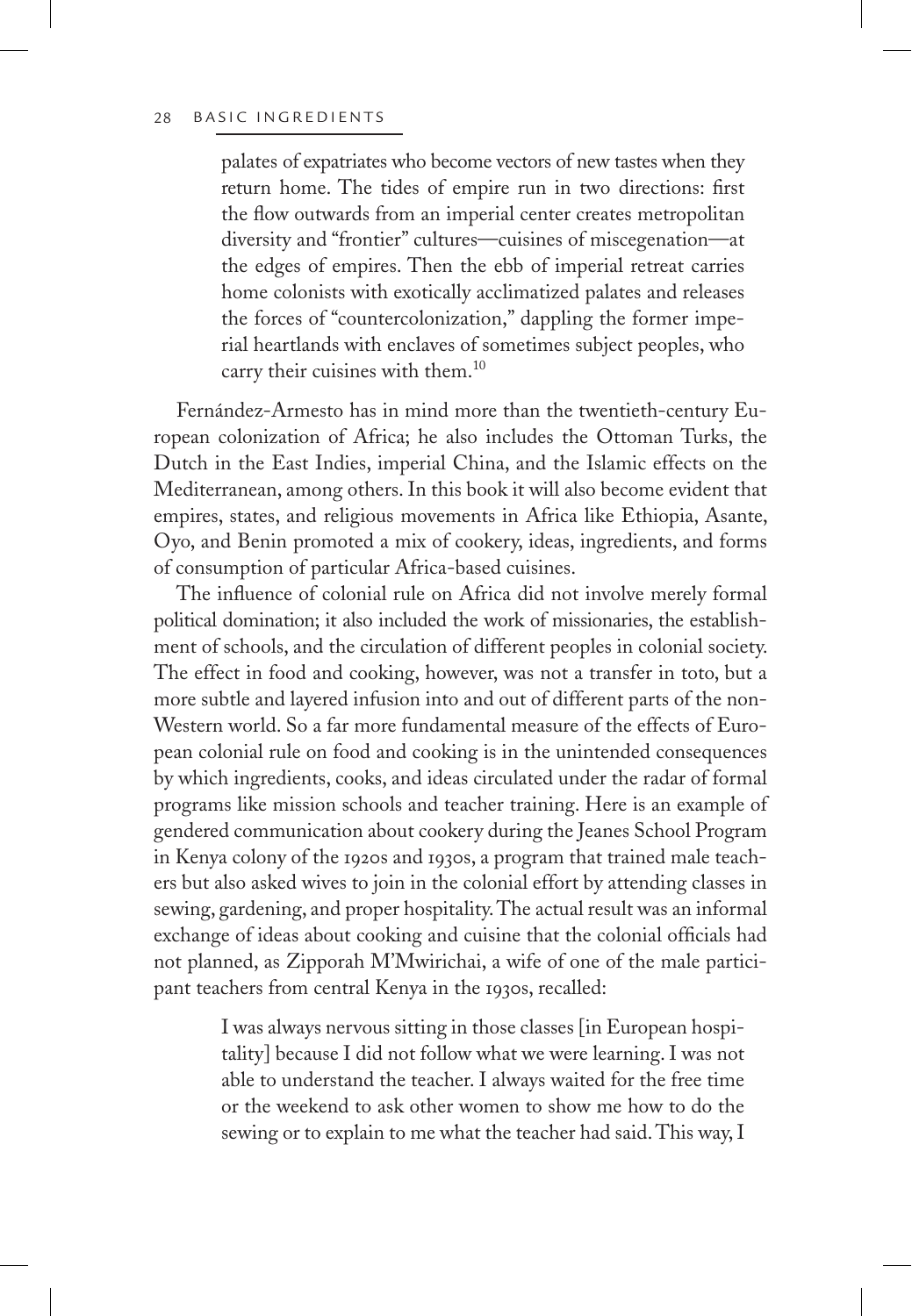was able to learn faster. What I most liked was cooking, but not the *mzungu* [white European] foods. I wanted to know how the other women from different parts of the country cooked their foods, and I also showed them how we cooked our foods. By the time we were through with the training, I could cook rice, fry my foods with onions, cook *ugali* [maize porridge], and fish and chicken. Some women learnt my way of mixing maize and beans to make [a] family meal. I learnt more things by visiting the women in the village than I learnt from those classrooms. I had trouble keeping measurements of flour, sugar and butter when we were taught to make cakes. One evening while we practiced our baking, we figured out how to estimate the measurement by using our hands and eyes, not spoons. The *mzungu* teaching was full of mathematics, we wanted simple things. $11$ 

This recollection suggests two of the arguments made in this book. First, it indicates the importance of the contact between different food cultures (e.g., maize-based, rice-based) and language groups (e.g., Kikuyu, Luo, Swahili), in this case within the Kenya colony. Second, it provides illuminating testimony of the oral nature of the transfer of knowledge about types of food and types of cooking as dynamic and active—the "vibration" cooking described by American Vertamae Smart-Grosvenor.<sup>12</sup> Measurements, ingredients, and innovation by consensus among women took place as an active process alongside emerging ideas of what it meant to be Kenyan, Nigerian, or Ghanaian.

The emergence of colonial cuisines was a common occurrence in Africa and in other world regions like British India, Dutch Indonesia, and French Algeria. From these colonial collisions came hybrid dishes— Scottish kedgeree (salmon and rice), Cape bobotie (ground lamb baked in a béchamel cream sauce), or Algerian ratatouille (with couscous)—using ingredients that moved between colonial and local kitchens. These new concoctions had new flavors, colors, and tropical pizzazz. Anthropologist Arjun Appadurai makes the case for the emergence of an "Indian" cuisine as a culinary consensus that emerged "because of, rather than despite, the increasing articulation of regional and ethnic cuisines." He argues that in the pulsating ideas about cultural identity in emergent nations like Kenya or India, cosmopolitan cultures in urban areas interacted "dialectically" with local parochial expressions rather than simply mixing willy-nilly. "Especially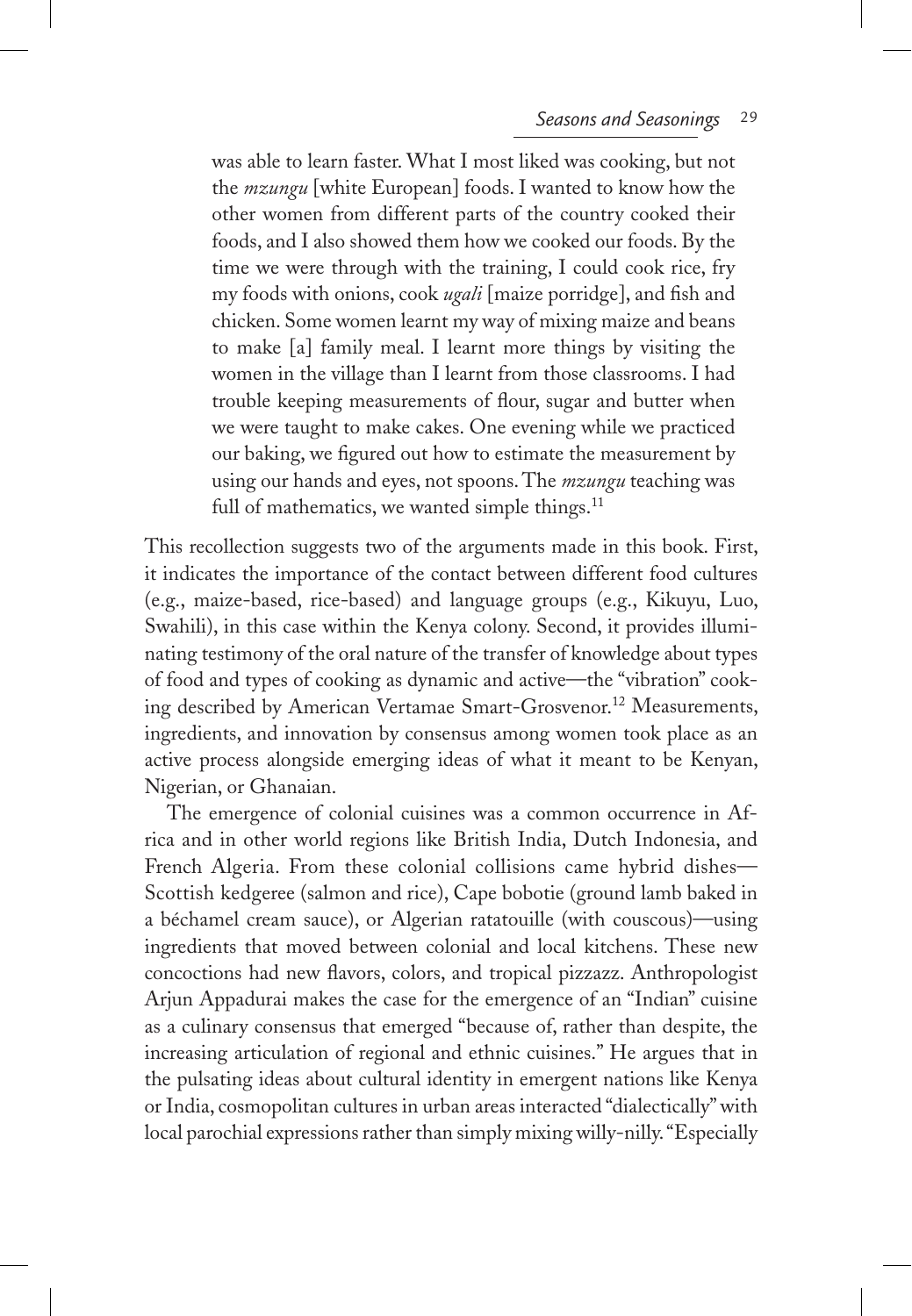in culinary matters," he asserts, "the melting pot is a myth."13 What he means in plainer language is that the emergence of a new type of cookery was not a random mixing of many types but an interaction of flavors, textures, and ingredients that reflected power relations, encounters between social classes, and the creation of a middle class that cooked in multiple identities. This phenomenon, visible in India in the post–World War II era, affected African cookery in the 1980s and continues today in cosmopolitan areas like London, Washington, Paris, and Houston, where African-themed restaurants are becoming common.

A similar view holds that there are three types of imperial—as distinct from colonial—cuisines: (1) cuisines of the colonized areas themselves, which sweep ingredients, styles, and dishes from all over the regions of conquest into a central menu; (2) colonial cookery, which juxtaposes the food of elite colonists from the home country with the styles of local cooks and concubines; and (3) the "counter-colonial" effect, whereby the food culture of the imperial country is exposed to the cookery and foods of the subject people when the latter migrate to the imperial center.<sup>14</sup> The first type is exemplified by the Indian cuisine most visible in the cookbooks of Madhur Jaffrey, the actress whose books popularized Indian cooking across the West and India itself. A second type, similar though less globally visible, can be seen in Kenya, Malawi, and Nigerian national cookbooks compiled by expatriate women.15 The third type is certainly visible in the Indonesian *rijsttafel*  of Amsterdam, Indian takeaway shops in London and Manchester, or the Vietnamese restaurants of Paris or Everett, Massachusetts.

Africa's influence in Europe is a far more recent phenomenon of the postcolonial period than South Asian or Southeast Asian cooking or even the migration of Tex-Mex cuisine to Europe via America. The most visible examples of African cuisine are Ethiopian restaurants, which appeared in most major cities of Europe and North America in the 1980s. Yet cookery and a recognizable cuisine from Europe's former African colonies, like Nigeria, Cameroon, or Angola, is not yet a common part of the cosmopolitan restaurant scene. Why?

One possible reason is that the effect of the colonial experience in Africa differed substantially from that in India, Vietnam, or Indonesia. In the case of Asian cuisine, the category of "curry" associated with a blend of Indian Ocean spices used in meat and vegetable stews and using sweet and hot accompaniments of chutneys and pickles is a concoction of the Indian colonial experience, rather than imported wholly from local Indian traditions.